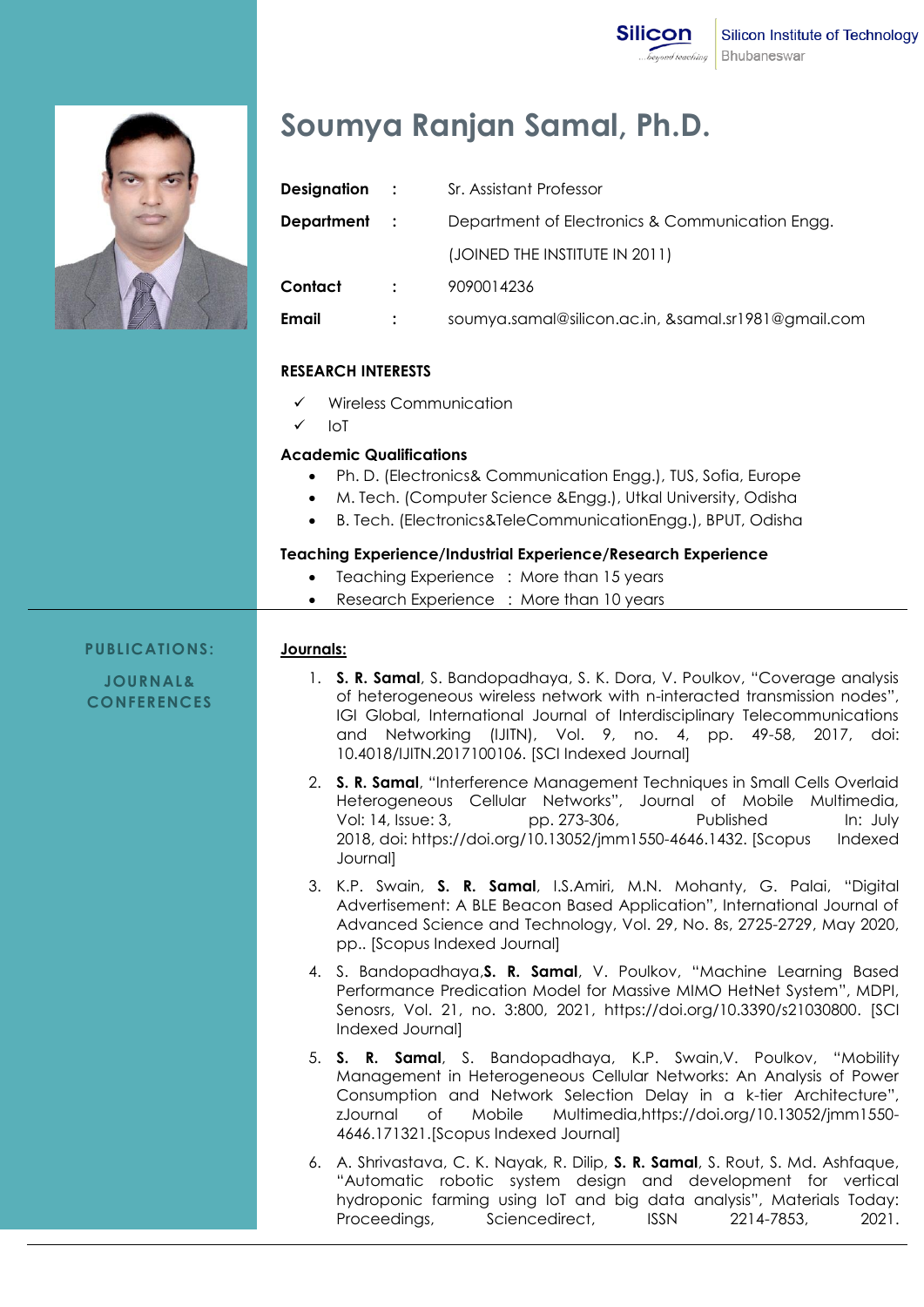https://doi.org/10.1016/j.matpr.2021.07.294. [Scopus Indexed Journal]

#### **Conferences:**

**JOURNAL& CONFERENCES**

- 1. **S. R. Samal**, "Pitch Synchronous Overlap Add -In Enhancing the Speech Signal Quality", in the National Conference On "Recent Trends in Information & Communication Technology", India Nov., 2011.
- 2. M.Chaudhari, **S. R. Samal**, P.Koleva, V.Poulkov, "Sustainable Routing Protocol to Improve Life Time of Manet", "Technology for the Betterment of Human Communication", Global Wireless Summit 2016 (GWS-2016), The AULA, NordreRinggade 4, 8000 Aarhus C, Denmark, Nov 2016.
- 3. S. Bandopadhaya, **S. R. Samal**, S. K. Dora and V. Poulkov, "Base Station Transmission Power Optimization in Interference-Limited Cellular Networks for Maximum Energy Efficiency", in Proceedings of 13thIEEE International Conference on Advanced Technologies, Systems and Services in Telecommunications (TELSIKS), pp. 228-231, Nis, Serbia, Oct. 2017.
- 4. **S. R. Samal**, S. Bandopadhaya, A. Pathy, V. Poulkov and A. Mihovska " An Energy-Efficient Head Node Selection For Load Balancing in a Heterogeneous Wireless Sensor Network", IEEE Asilomar Conference on Signals, Systems and Computers (ASILOMAR-2018), Pacific Grove, United States, Oct. 2018.
- 5. N. Dandanov, **S. R. Samal**, S. Bandopadhaya, V. Poulkov, K. Tonchev and P. Koleva, "Comparison of Wireless Channels for Antenna Tilt based Coverage and Capacity Optimization", 6th Global Wireless Summit (GWS - 2018) Chiang Rai, Thailand, Nov. 2018.
- 6. K. Reddy, **S. R. Sama**l, A. Roy, S. Bandopadhaya, "Truncated design for patch antenna in S,C, K-bands for 5G satellite networks", International conference on IoT based control networks and intelligent systems (ICICNIS-2020), Elsevier, Kottayam, India, 2020. Online: SSRN: https://ssrn.com/abstract=3769081 or http://dx.doi.org/10.2139/ssrn.3769081

### **Book Chapters:**

- 1. **S. R. Samal**,N. Dandanov, S. Bandopadhaya, V. Poulkov, "Adaptive Antenna Tilt for Cellular Coverage Optimization in Suburban Scenario", Biologically Inspired Techniques in Many-Criteria Decision Making (BITMDM 2019) M. Favorskaya (eds). Learning and Analytics in Intelligent Systems, vol 10. Springer, Cham, Jan 2020.
- 2. K.P. Swain, **S. R. Samal**, I.S. Amiri, M.N. Mohanty, G. Palai, "Academic Students Attendance System: A case study of Alexa skill development", International Conference on Communication, Circuits, and Systems (iC3S 2020), Oct 2020, India.

# **Patents:**

1. Application Number: 202031014831 Title of Invention: "Energy Efficient Monitoring of Mental Challenged People using Wireless Sensor Monitoring".

Publication Date (U/S 11A):15/05/2020

- 2. Application Number: 202041030393
	- Title of Invention: "Wireless Sensor Network Based Smart Eye Glasses for Assisting Visually Impaired People".

Publication Date (U/S 11A):31/07/2020 3. Application Number: 202041045313